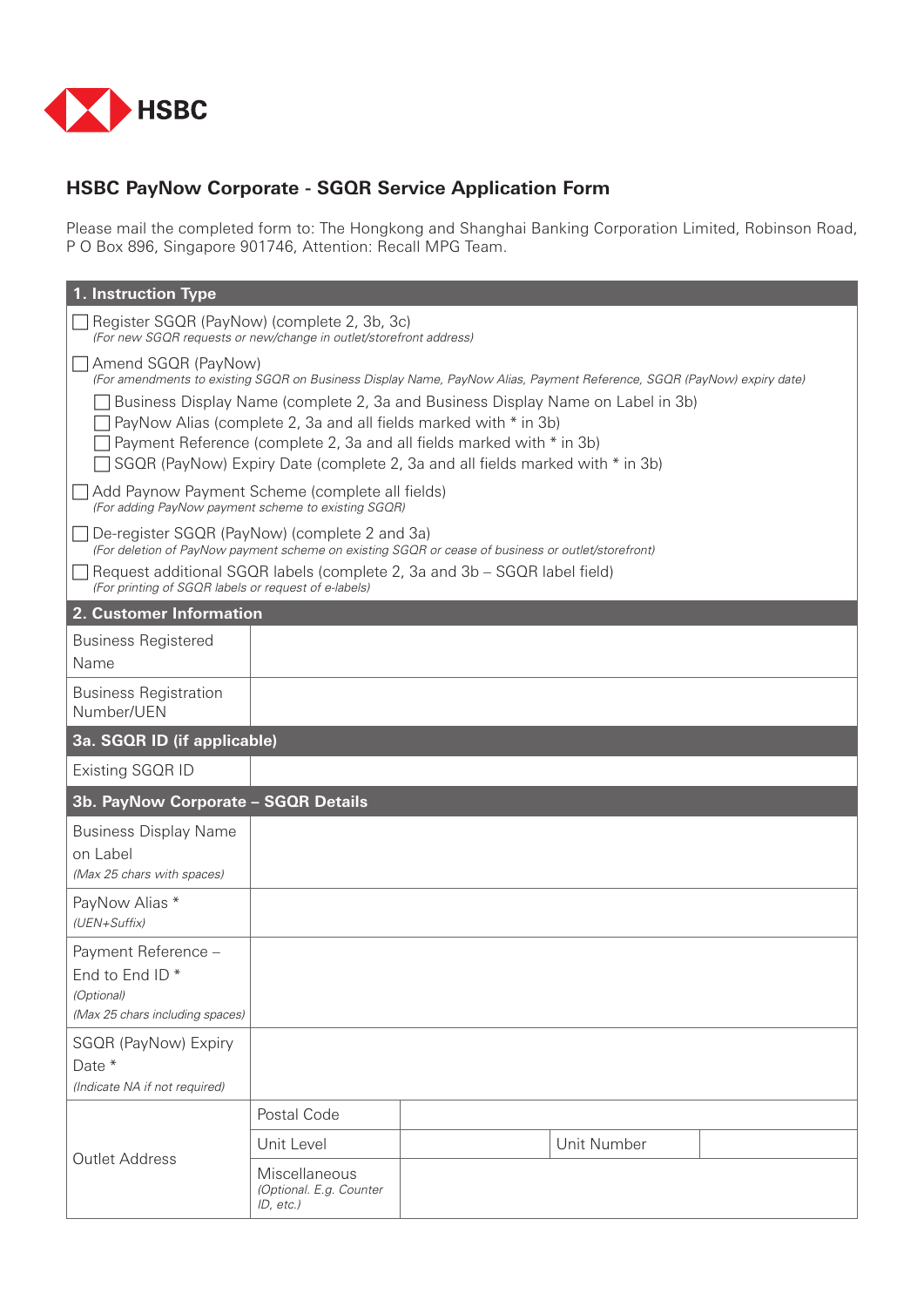| <b>SGOR</b> labels         | $\Box$ Printed labels (Display at outlet)<br>$\bullet$                                                                                                                                                                                                                |  |  |  |
|----------------------------|-----------------------------------------------------------------------------------------------------------------------------------------------------------------------------------------------------------------------------------------------------------------------|--|--|--|
|                            | $\bullet$                                                                                                                                                                                                                                                             |  |  |  |
|                            | $\Box$ E-labels (On invoices/bills)<br>• Email address: entrance and a series of the series of the series of the series of the series of the series of the series of the series of the series of the series of the series of the series of the series of the series o |  |  |  |
| <b>Additional Outlets</b>  | $\Box$ Yes: Please indicate number of annexes provided with the form $\Box$<br>$\Box$ No                                                                                                                                                                              |  |  |  |
| <b>3c. CONTACT DETAILS</b> |                                                                                                                                                                                                                                                                       |  |  |  |
| Name                       |                                                                                                                                                                                                                                                                       |  |  |  |
| Email Address              | <b>Contact Number</b>                                                                                                                                                                                                                                                 |  |  |  |

## **4. DECLARATION, ACCEPTANCE & CONSENT**

The Customer hereby requests the Bank to execute the instructions set out in this form (which includes the Annex, where completed) in relation to its PayNow alias with the central repository for the SGQR (the "**CR**") and such other related services for facilitating payments to the Customer through the SGQR scheme. By submitting this application form, the Customer warrants, represents and undertakes as follows:

#### *True and Accurate Information*

All information and documents given in this application are complete, true and accurate. The Bank is under no duty or obligation to verify and authenticate any information and documents provided by the Customer and that the Customer bears all responsibility in any errors and all matters arising from any incomplete, untrue or inaccurate information.

#### *Terms and Conditions*

By signing and submitting this form, the Customer agrees to be bound by the "Terms and Conditions Governing HSBC PayNow Corporate – SGQR Service" (the "**Terms and Conditions**"), a copy of which is available on www.business.hsbc.com.sg. The Customer may request for a printed copy of the Terms and Conditions from the Bank at any time. Terms used in this application which are defined in the Terms and Conditions shall bear the same meanings.

### *Authorised Signatory*

The person(s) signing and submitting this application (the "**Signatory**") has/have been duly authorised by the Customer to do so and all necessary internal approvals and/or corporate resolutions, authorisations and other action have been taken in accordance with our constitutional documents for the Signatory to sign and submit this application and to be the Customer's sole representative to the Bank in all matters relating to this application and in the Terms and Conditions.

| <b>Authorized Signatory</b> | <b>Authorized Signatory</b> |
|-----------------------------|-----------------------------|
|                             |                             |
|                             |                             |
|                             |                             |